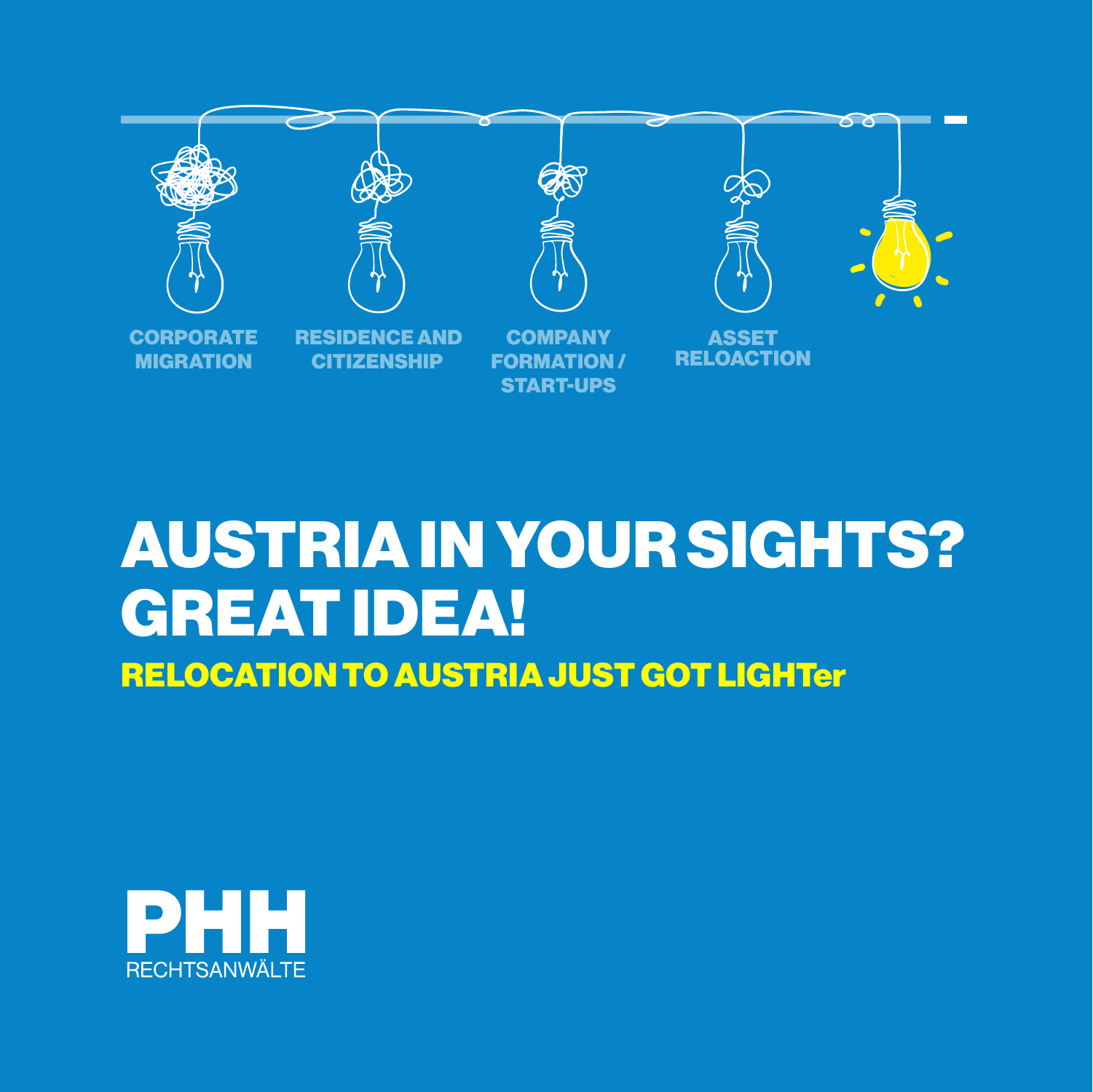CORPORATE MIGRATION IMMIGRATION (RESIDENCE AND CITIZENSHIP) COMPANY FORMATION / START-UPS REORGANISATION & RELOCATION OF COMPANIES TO AUSTRIA ASSET RELOCATION

### WE OFFER SUPPORT THROUGHOUT THE PROCESS

Right of residence, access to the Austrian labour market, company formation, asset relocation, acquisitions of Austrian real estate, companies or banks, application for Austrian citizenship – rely on advisers you can trust!

## TAILOR-MADE SOLUTIONS TO HELP YOU ACHIEVE YOUR GOALS

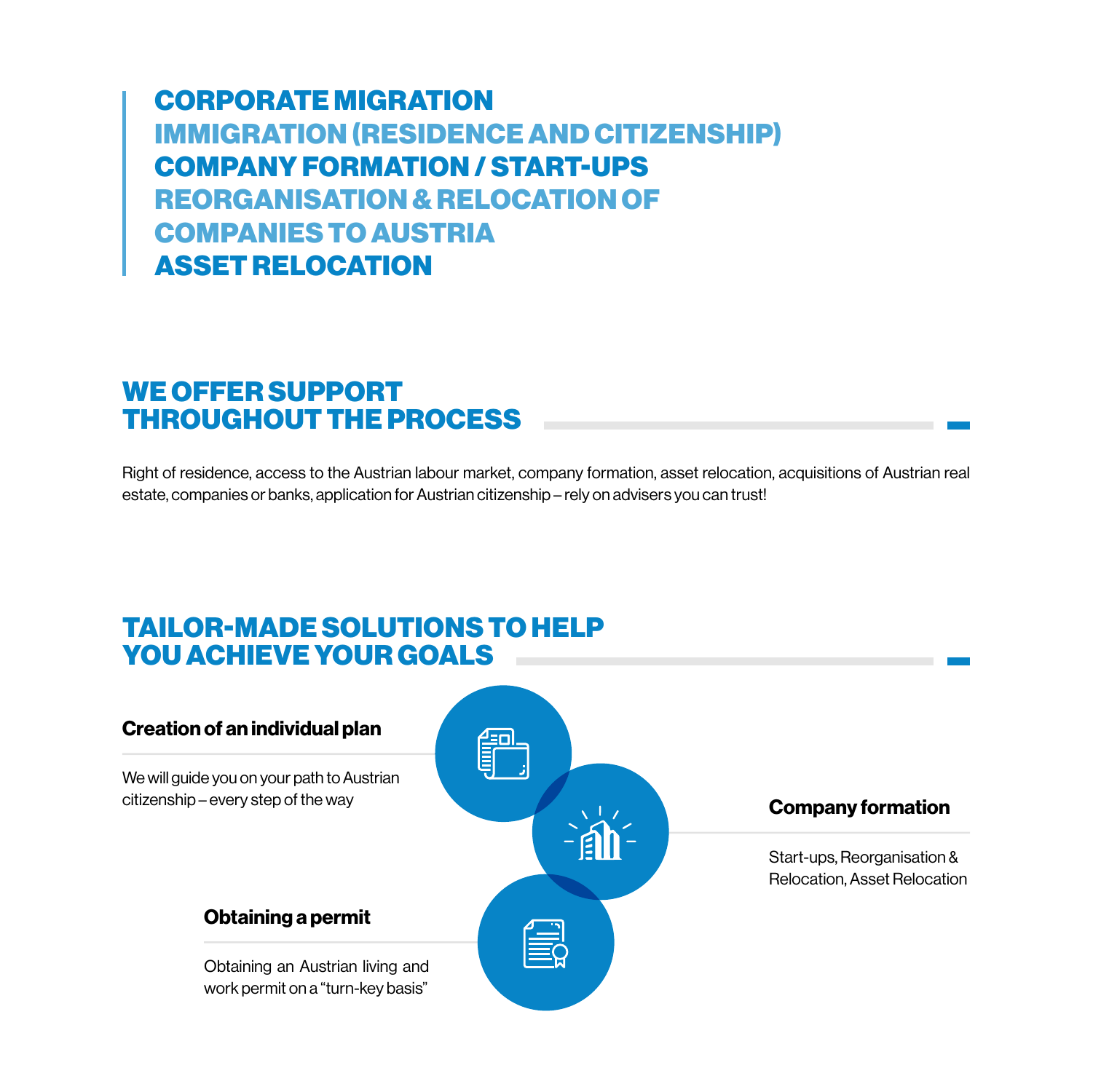#### OPTIONS FOR IMMIGRATION "Rot-Weiß-Rot"-Card (employees, entrepreneurs, private individuals, graduates from Austrian universities ) Blue Card-EU Residence permit for privateers - gainful employment excepted Residence permit for family members and other relatives / pupils and students Austrian citizenship Document procurement (Legalizations, Apostilles)

# OPTIONS FOR COMPANY TYPES



The sole proprietorship in Austria. The simplest business form which can be established in Austria is the sole trader. This can be created by one person. Foreign citizens can open sole traders in Austria only after obtaining a residence permit. They will also be personally liable for the business' debts and obligation, which is why this type of structure is seldom employed in Austria. The sole trader is most suitable for professional activities, such as accounting and medical ones.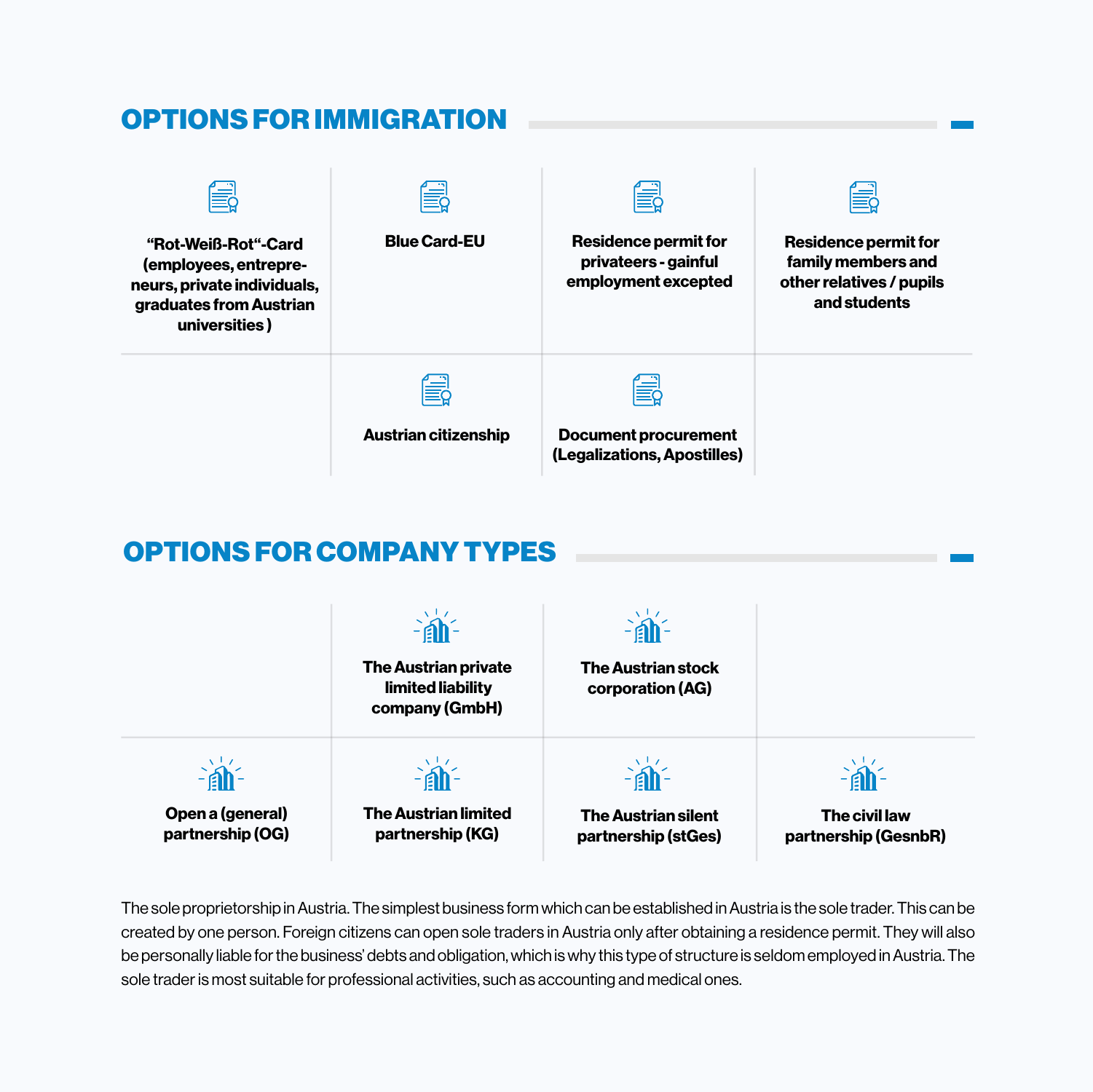## **OBTAINING** RESIDENCE PERMIT

- Collection of data
- **Deciding on the way forward**
- **C** Initiation of proceedings
- **C** Filing of the application
- Review of application
- Granting of a residence permit
- Mandatory notification requirements

## OBTAINING AUSTRIAN **CITIZENSHIP**

- Collection of data
- Deciding on the way forward
- Initiation of proceedings
- Review of the application by the competent authority
- Granting of Austrian citizenship

# COMPANY FORMATION / START-UPS

#### Formation

Before setting up your company, it will be necessary for you to choose a legal form. In Austria, there is a limited number of options available, all of which are defined by law. Each of these options has advantages and disadvantages that you will have to weigh before selecting the one best suited to your needs. For instance, one of the most common legal forms is that of a limited liability company (GmbH), which offers extensive protection of your company's assets, but requires a higher start-up effort.

Will you be the sole founder or will there be co-founders? Who will run the company 's business? How much share capital will you be able to raise? How should liability be allocated? Are you willing to be liable with your private assets or should liability be limited to company assets? How high are the further start-up expenses likely to be? How much time will be required for setting up the company?

We will advise you on all aspects of your company's formation and clarify

important questions regarding articles of association, statutory obligations, distribution of profit and loss, taxation, appointment of managing directors or a board of directors (if applicable), and much more.

#### Start-ups

An excellent location, interesting funding opportunities and exciting business ideas make for promising business plans and successful start-ups. The start-up scene in Austria is experiencing a strong boom that has been steadily intensifying for some years now. Vienna, in particular, is developing into a Central European hub with great appeal to innovative founders from Austria and abroad. They offer new products and services, focusing on global markets, and in turn absorb impulses from internationally active investors. This dynamic development is reflected in the increasing number of start-ups and in the growing sums that they pay when exiting the incubation phase through the entry of potent partners – often from abroad. PHH will be the right partner for you when setting up your start-up company.

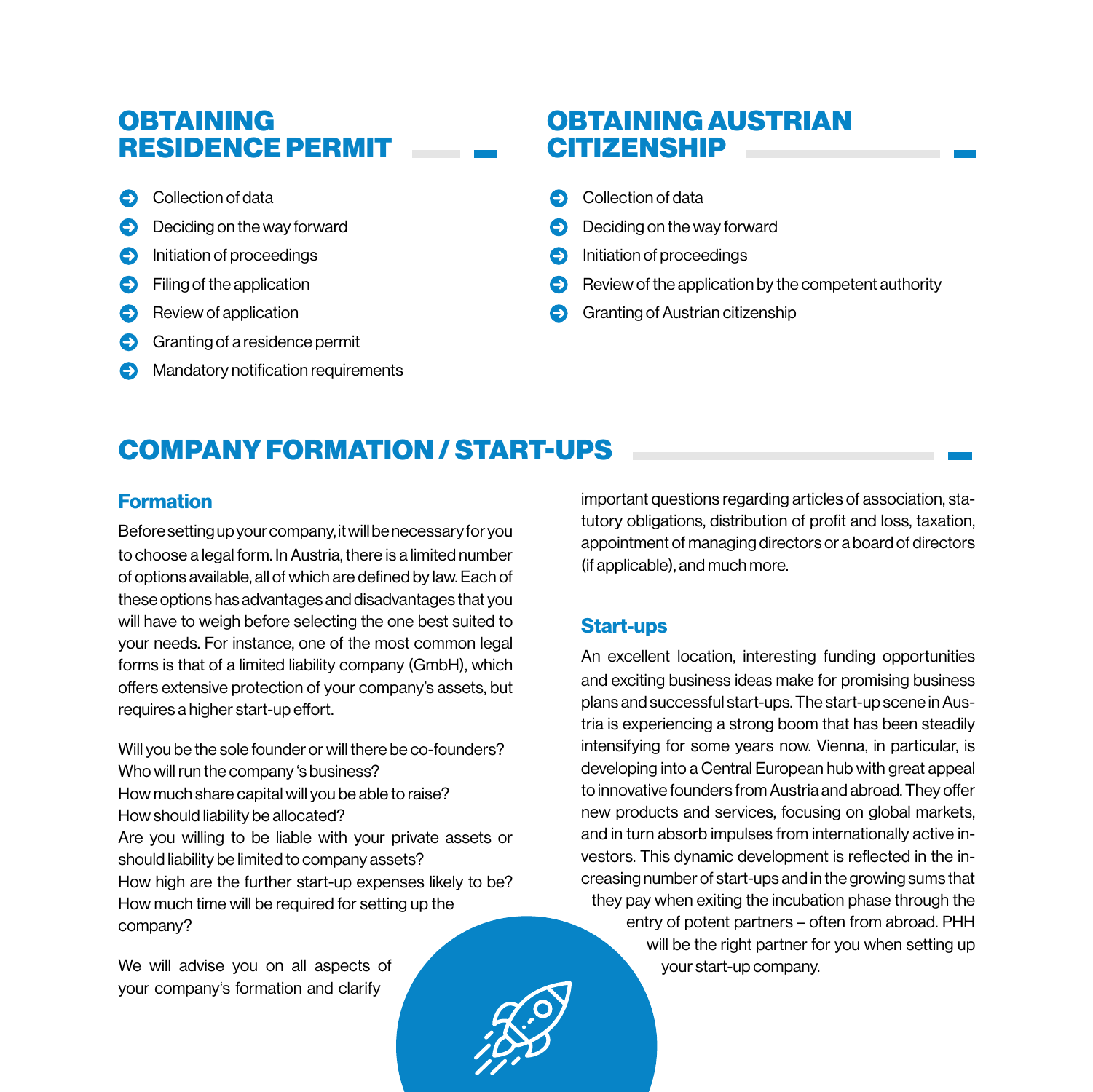## REORGANISATION AND RELOCATION OF COMPANIES TO AUSTRIA

Are you looking for a partner to help you to reorganise/ relocate your company? A partner who has the skills and professional experience to provide the required advice and services in a time- and cost-efficient manner? Someone who has the right contacts as a result of regular interaction with the trade register?

If your product or service has been successful in your home country, you may be looking to expand. You may have heard of the advantages of moving to Austria. The only way of ascertaining whether or not your business is ready for such a move is by doing meticulous market research and drawing

up a detailed business plan for your Austrian venture. Never underestimate the temperament of a market!

The experts at PHH will help you to meet the legal, tax and advisory requirements in connection with the relocation/restructuring of your business. If you are thinking of relocating/redomiciling your business to any other jurisdiction, we will find the best local advisors for you and put you into contact with them.

| $\blacklozenge$ |  |
|-----------------|--|
|                 |  |

## HIGH NET-WORTH INDIVIDUALS WHY CHOOSE AUSTRIA?

Recently, the effects of Covid-19 have caused a significant surge in interest among high net-worth individuals (HNWIs) on global migration, as political stability and safety, access to first rate healthcare and education systems and the ability to maintain a high standard of living have increased in importance.

Austria is a beautiful country, offering huge business potential and many opportunities (especially in view of Brexit).

High levels of social security and education and recreational infrastructure. In addition, Austria also offers a very attractive tax regime, under which HNWI´s can enjoy various tax benefits.

Unsurprisingly, a rising number of these individuals have shown interest in moving to Austria, as the country maintains high levels of peace and stability and offers a high standard of living. It is known as an international centre of culture, history and art. In addition, holders of an Austrian passport are entitled to visa-free or visa-on-arrival access to 186 destinations, including the EU, the US, Canada, Japan and Australia, which renders the country very attractive for those HNWIs who travel frequently.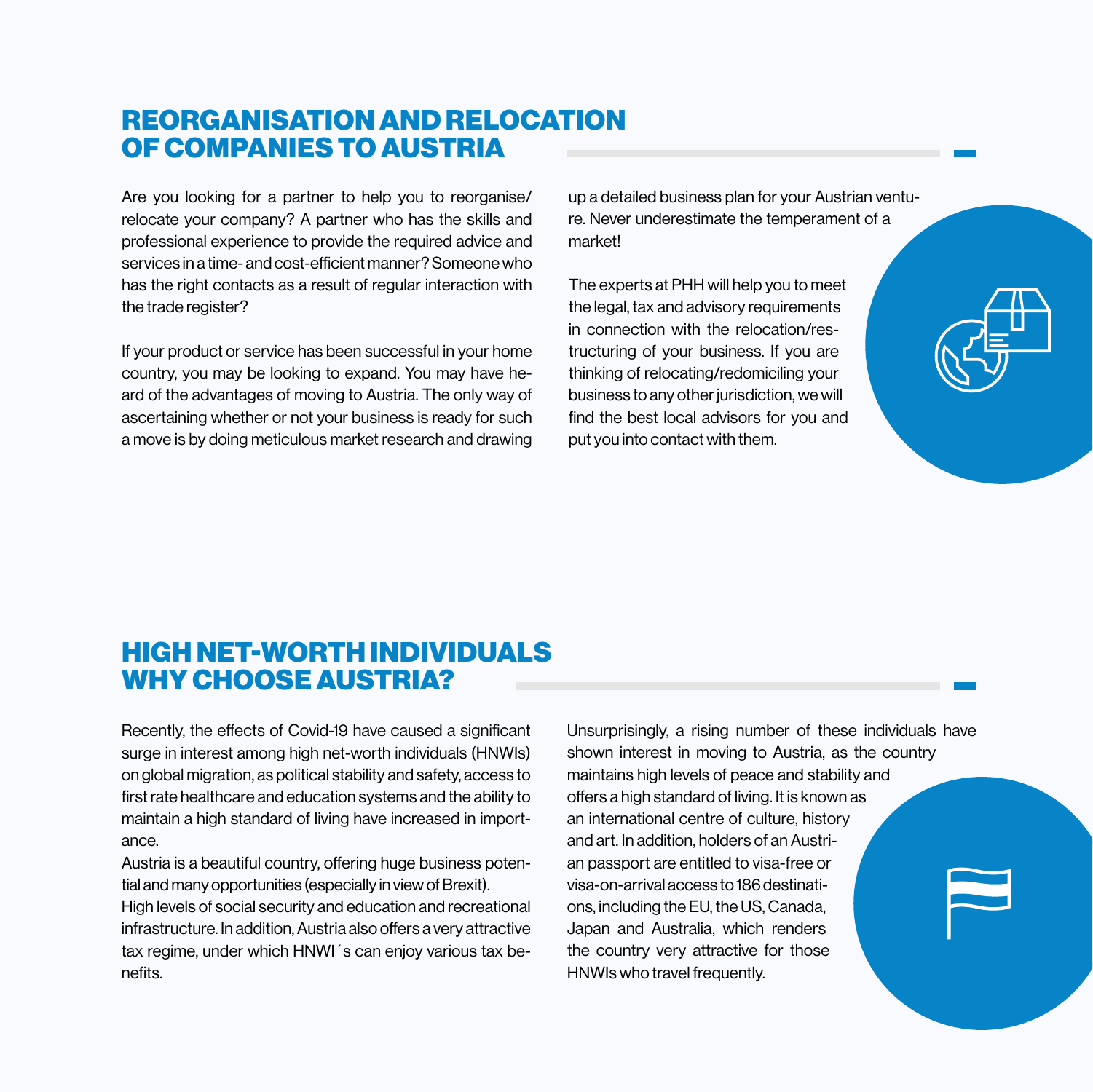## CREATIVE THINKING PERSONALISED SOLUTIONS ABSOLUTE LOYALTY

## OUR TEAM



Lukas Röper Partner +43 676 897 008 864 roeper@phh.at



Irene Alozie Immigration Expert +43 676 897 008 862 alozie@phh.at



Stefan Prochaska Partner +43 676 897 008 800 prochaska@phh.at



Nina Tiffany Kamaryt Immigration Expert +43 676 897 008 859 kamaryt@phh.at



Evgeny Rodionov Of Counsel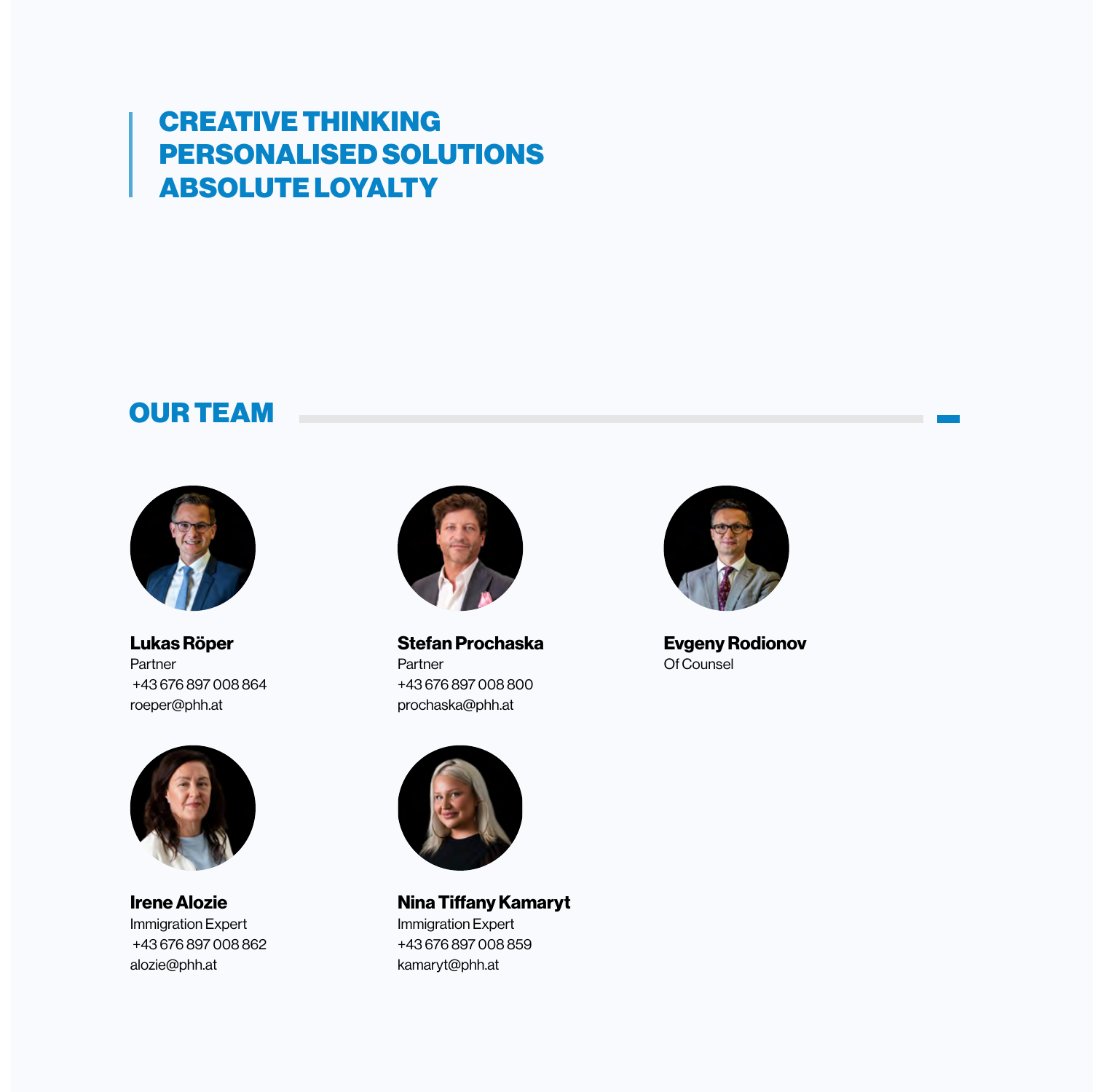## RELATED SERVICES



Die Bank der Zukunft, Seit 1896.